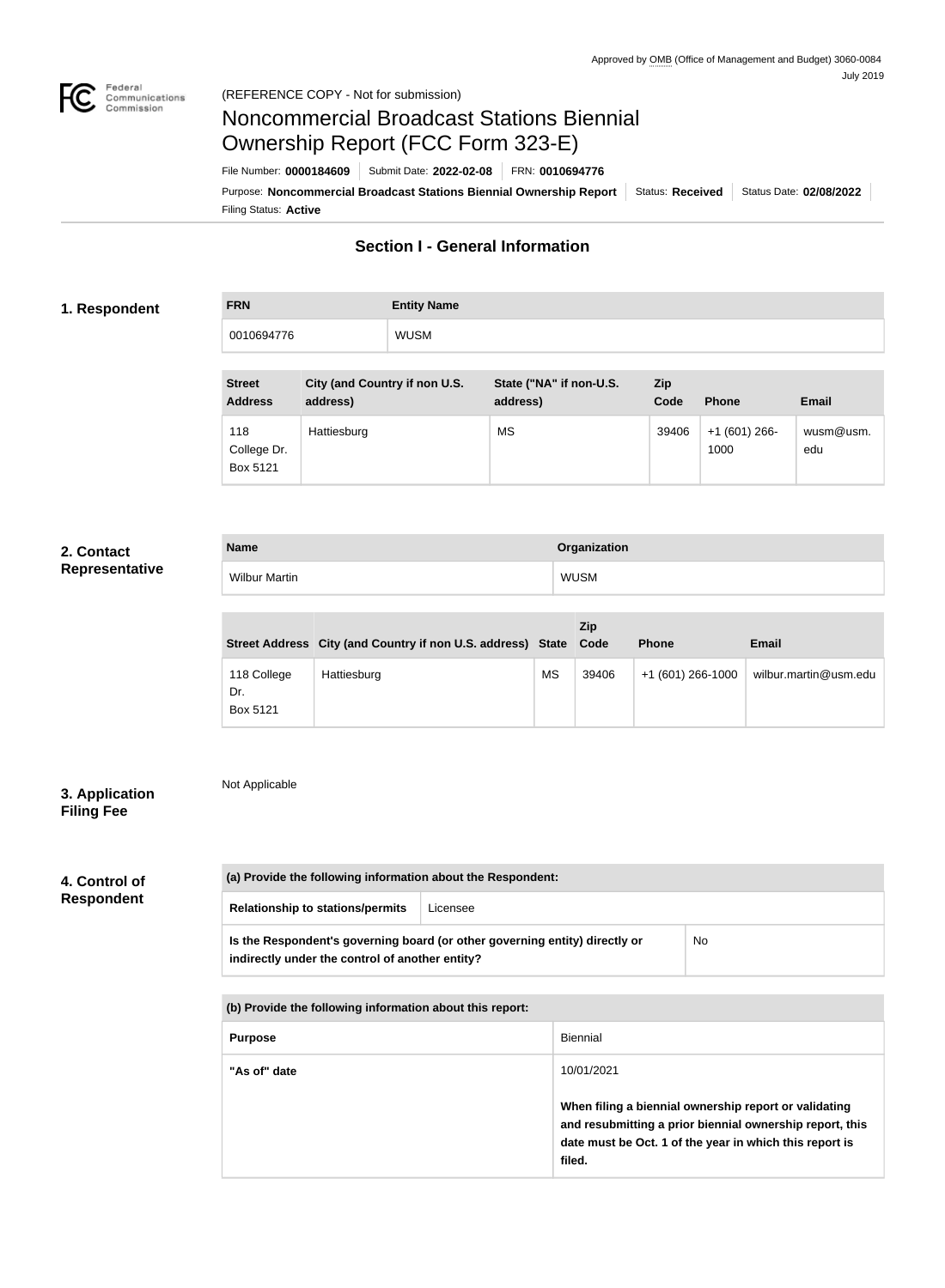### **5. Licensee(s) and Station(s)**

**Respondent is filing this report to cover the following Licensee(s) and station(s):**

| Licensee/Permittee Name |                  |                    |            | <b>FRN</b>   |                |  |
|-------------------------|------------------|--------------------|------------|--------------|----------------|--|
| <b>WUSM</b>             |                  |                    | 0010694776 |              |                |  |
|                         |                  |                    |            |              |                |  |
| Fac. ID No.             | <b>Call Sign</b> | <b>City</b>        |            | <b>State</b> | <b>Service</b> |  |
| 69214                   | WUSM-FM          | <b>HATTIESBURG</b> |            | <b>MS</b>    | FM             |  |

## **Section II – Biennial Ownership Information**

Licensee Respondents that hold authorizations for one or more full power television, AM, and/or FM stations should list all contracts and other instruments set forth in 47 C.F.R. Section 73.3613(a) through (c) for the facility or facilities listed on this report. If the agreement is a network affiliation agreement, check the appropriate box. Otherwise, select "Other." Non-Licensee Respondents should select "Not Applicable" in response to this question. **Section 73.3613** 

Not Applicable.

#### **2. Ownership Interests**

**1. 47 C.F.R.** 

**Documents**

**(a)** Ownership Interests. This Question requires Respondents to enter detailed information about ownership interests by generating a series of subforms. Answer each question on each subform. The first subform listing should be for the Respondent itself. If the Respondent is not a natural person, also list each of the officers, members of the governing board (or other governing entity), stockholders, and any other persons or entities with a direct attributable interest in the Respondent pursuant to the standards set forth in 47 C.F.R. Section 73.3555. (A "direct" interest is one that is not held through any intervening companies or entities.) List each interest holder with a direct attributable interest in the Respondent separately.

Leave the percentage of total assets (Equity Debt Plus) field blank for an interest holder unless that interest holder has an attributable interest in the Respondent solely on the basis of the Commission's Equity Debt Plus attribution standard, 47 C.F.R. Section 73.3555, Note 2(i).

In the case of vertical or indirect ownership structures, list only those interests in the Respondent that also represent an attributable interest in the Licensee(s) for which the report is being submitted.

Entities that are part of an organizational structure that includes holding companies or other forms of indirect ownership must file separate ownership reports. In such a structure do not report, or file a separate report for, any interest holder that does not have an attributable interest in the Licensee(s) for which the report is being submitted.

Please see the Instructions for further detail concerning interests that must be reported in response to this question.

The Respondent must provide an FCC Registration Number for each interest holder reported in response to this question. Please see the Instructions for detailed information and guidance concerning this requirement.

| <b>Ownership Information</b>                          |                                     |                      |  |
|-------------------------------------------------------|-------------------------------------|----------------------|--|
| <b>FRN</b>                                            | 0010694776                          |                      |  |
| <b>Entity Name</b>                                    | <b>WUSM</b>                         |                      |  |
| <b>Address</b>                                        | PO Box                              |                      |  |
|                                                       | <b>Street 1</b>                     | 118 College Dr.      |  |
|                                                       | <b>Street 2</b>                     | Box 5121             |  |
|                                                       | <b>City</b>                         | Hattiesburg          |  |
|                                                       | State ("NA" if non-U.S.<br>address) | <b>MS</b>            |  |
|                                                       | <b>Zip/Postal Code</b>              | 39406                |  |
|                                                       | Country (if non-U.S.<br>address)    | <b>United States</b> |  |
| <b>Listing Type</b>                                   | Respondent                          |                      |  |
| <b>Positional Interests</b><br>(check all that apply) | Respondent                          |                      |  |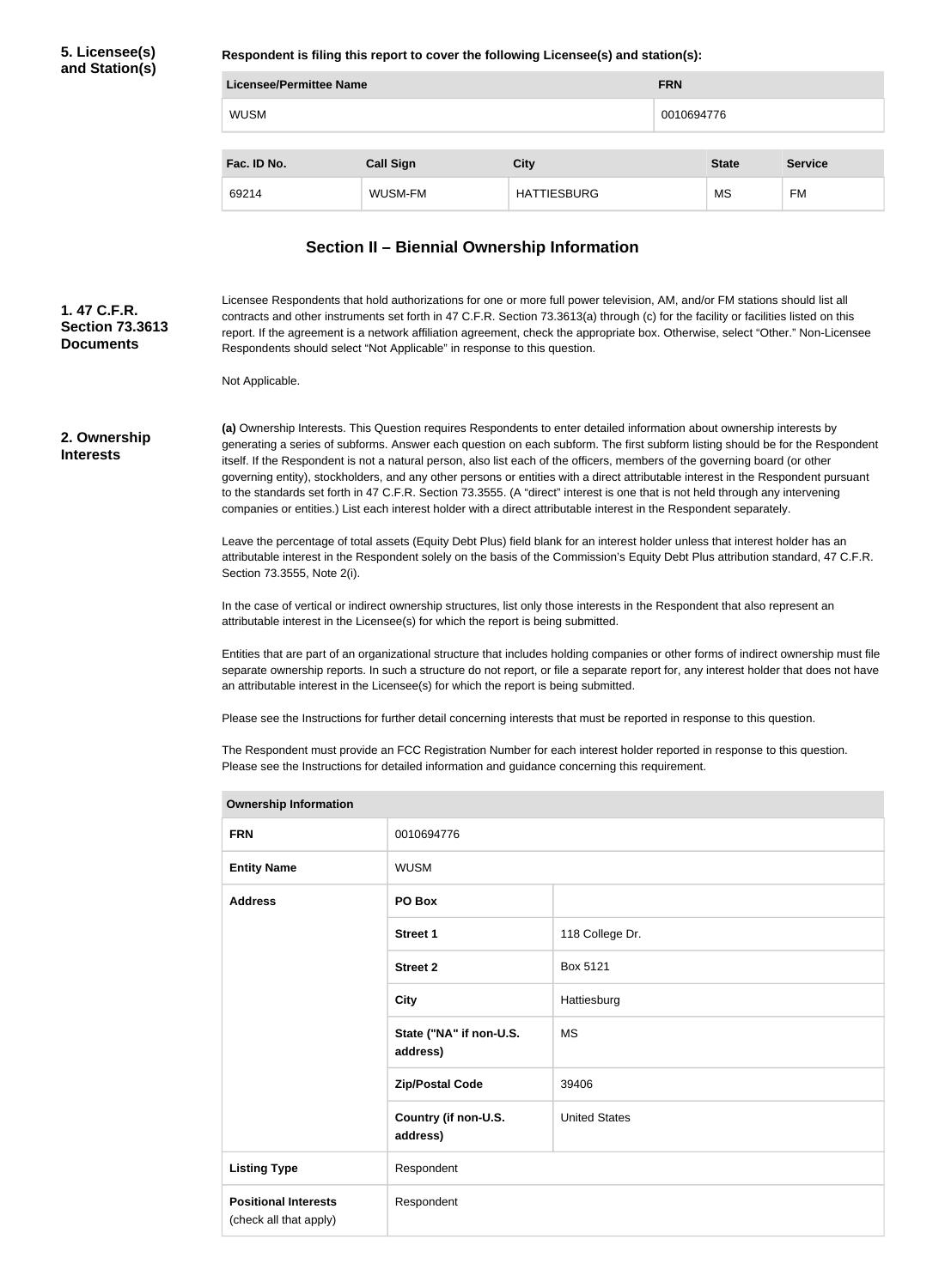| <b>Tribal Nation or Tribal</b><br><b>Entity</b>                                                                                   | Interest holder is not a Tribal nation or Tribal entity |         |  |  |
|-----------------------------------------------------------------------------------------------------------------------------------|---------------------------------------------------------|---------|--|--|
| <b>Interest Percentages</b>                                                                                                       | Voting                                                  | $0.0\%$ |  |  |
| (enter percentage values)<br>from $0.0$ to $100.0$ )                                                                              | <b>Equity</b>                                           | $0.0\%$ |  |  |
|                                                                                                                                   | <b>Total assets (Equity Debt</b><br>Plus)               | $0.0\%$ |  |  |
| Does interest holder have an attributable interest in one or more broadcast stations<br>No.<br>that do not appear on this report? |                                                         |         |  |  |

| <b>Ownership Information</b>                                                                                                            |                                                       |                        |  |  |  |
|-----------------------------------------------------------------------------------------------------------------------------------------|-------------------------------------------------------|------------------------|--|--|--|
| <b>FRN</b>                                                                                                                              | 9990149229                                            |                        |  |  |  |
| <b>Name</b>                                                                                                                             | J. Walt Starr                                         |                        |  |  |  |
| <b>Address</b>                                                                                                                          | PO Box                                                |                        |  |  |  |
|                                                                                                                                         | <b>Street 1</b>                                       | 3825 Ridgewood Road    |  |  |  |
|                                                                                                                                         | <b>Street 2</b>                                       |                        |  |  |  |
|                                                                                                                                         | <b>City</b>                                           | Jackson                |  |  |  |
|                                                                                                                                         | State ("NA" if non-U.S.<br>address)                   | <b>MS</b>              |  |  |  |
|                                                                                                                                         | <b>Zip/Postal Code</b>                                | 39211                  |  |  |  |
|                                                                                                                                         | Country (if non-U.S.<br>address)                      | <b>United States</b>   |  |  |  |
| <b>Listing Type</b>                                                                                                                     | Other Interest Holder                                 |                        |  |  |  |
| <b>Positional Interests</b><br>(check all that apply)                                                                                   | Member of Governing Board (or other governing entity) |                        |  |  |  |
| <b>Principal Profession or</b><br><b>Occupation</b>                                                                                     | Dentistry                                             |                        |  |  |  |
| By Whom Appointed or<br><b>Elected</b>                                                                                                  | Phil Bryant                                           |                        |  |  |  |
| Citizenship, Gender,                                                                                                                    | <b>Citizenship</b>                                    | <b>US</b>              |  |  |  |
| <b>Ethnicity, and Race</b><br><b>Information (Natural</b>                                                                               | Gender                                                | Male                   |  |  |  |
| Persons Only)                                                                                                                           | <b>Ethnicity</b>                                      | Not Hispanic or Latino |  |  |  |
|                                                                                                                                         | Race                                                  | White                  |  |  |  |
| <b>Interest Percentages</b>                                                                                                             | Voting                                                | 0.0%                   |  |  |  |
| (enter percentage values<br>from 0.0 to 100.0)                                                                                          | <b>Equity</b>                                         | 0.0%                   |  |  |  |
|                                                                                                                                         | <b>Total assets (Equity Debt</b><br>Plus)             | 0.0%                   |  |  |  |
| Does interest holder have an attributable interest in one or more broadcast stations<br><b>No</b><br>that do not appear on this report? |                                                       |                        |  |  |  |

| <b>Ownership Information</b> |                                 |  |  |
|------------------------------|---------------------------------|--|--|
| <b>FRN</b>                   | 9990149230                      |  |  |
| <b>Name</b>                  | Mississippi Public Universities |  |  |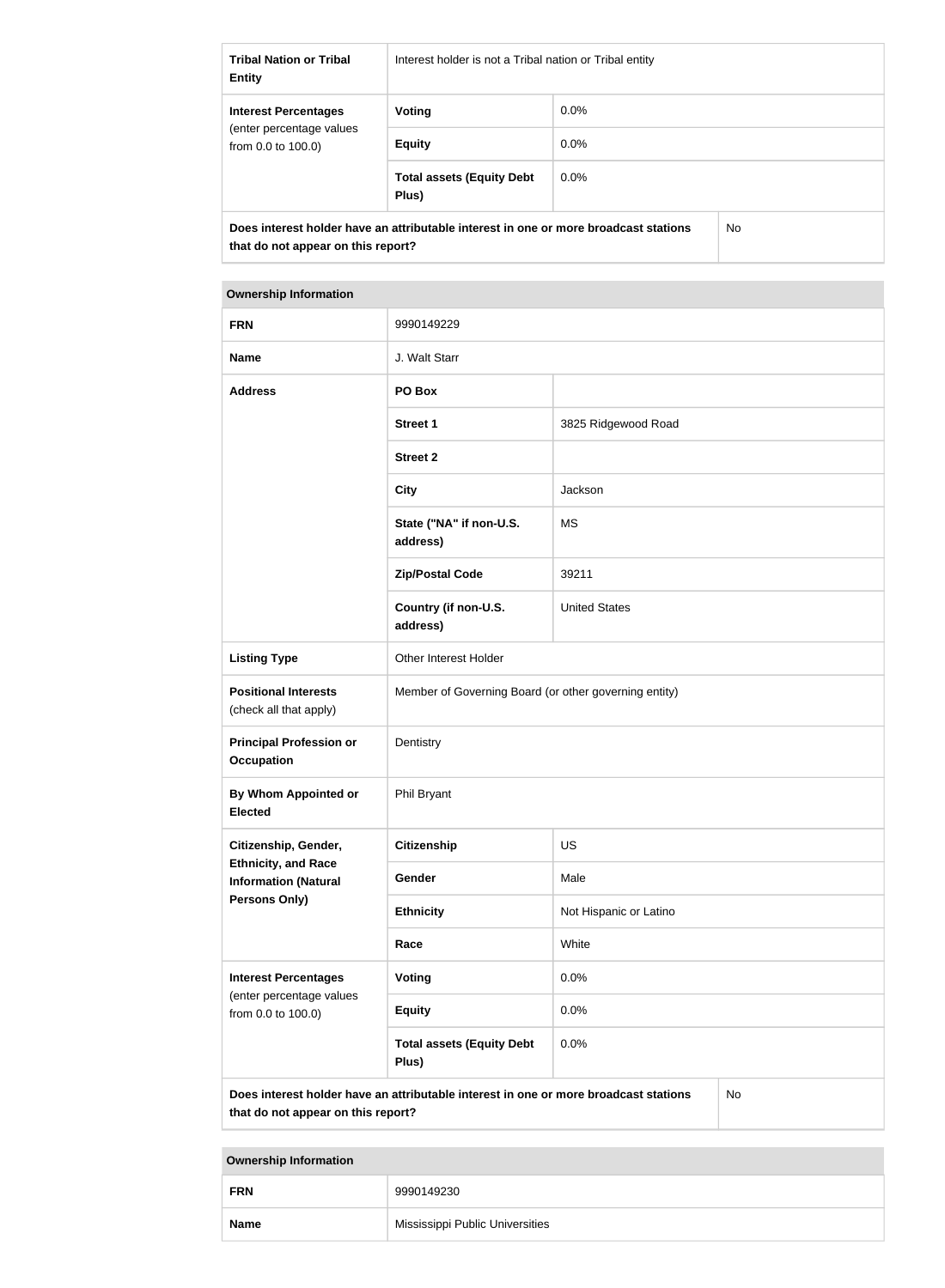| <b>Address</b>                                                                              | PO Box                                    |                        |  |  |
|---------------------------------------------------------------------------------------------|-------------------------------------------|------------------------|--|--|
|                                                                                             | <b>Street 1</b>                           | 3825 Ridgewood Road    |  |  |
|                                                                                             | <b>Street 2</b>                           |                        |  |  |
|                                                                                             | <b>City</b>                               | Jackson                |  |  |
|                                                                                             | State ("NA" if non-U.S.<br>address)       | <b>MS</b>              |  |  |
|                                                                                             | <b>Zip/Postal Code</b>                    | 39211                  |  |  |
|                                                                                             | Country (if non-U.S.<br>address)          | <b>United States</b>   |  |  |
| <b>Listing Type</b>                                                                         | Other Interest Holder                     |                        |  |  |
| <b>Positional Interests</b><br>(check all that apply)                                       | <b>Parent Entity</b>                      |                        |  |  |
| <b>Principal Profession or</b><br><b>Occupation</b>                                         | higher education administration           |                        |  |  |
| <b>By Whom Appointed or</b><br><b>Elected</b>                                               | State of Mississippi                      |                        |  |  |
| Citizenship, Gender,                                                                        | <b>Citizenship</b>                        | <b>US</b>              |  |  |
| <b>Ethnicity, and Race</b><br><b>Information (Natural</b>                                   | Gender                                    | Male                   |  |  |
| <b>Persons Only)</b>                                                                        | <b>Ethnicity</b>                          | Not Hispanic or Latino |  |  |
|                                                                                             | Race                                      | White                  |  |  |
| <b>Interest Percentages</b><br>(enter percentage values                                     | Voting                                    | 100.0%                 |  |  |
| from 0.0 to 100.0)                                                                          | <b>Equity</b>                             | 100.0%                 |  |  |
|                                                                                             | <b>Total assets (Equity Debt</b><br>Plus) | 100.0%                 |  |  |
| Does interest holder have an attributable interest in one or more broadcast stations<br>Yes |                                           |                        |  |  |

| <b>Ownership Information</b> |                                     |                      |  |  |
|------------------------------|-------------------------------------|----------------------|--|--|
| <b>FRN</b>                   | 9990149231                          |                      |  |  |
| <b>Name</b>                  | Alfred Rankins, Jr.                 |                      |  |  |
| <b>Address</b>               | PO Box                              |                      |  |  |
|                              | Street 1                            | 3825 Ridgewood Road  |  |  |
|                              | <b>Street 2</b>                     |                      |  |  |
|                              | <b>City</b>                         | Jackson              |  |  |
|                              | State ("NA" if non-U.S.<br>address) | <b>MS</b>            |  |  |
|                              | <b>Zip/Postal Code</b>              | 39211                |  |  |
|                              | Country (if non-U.S.<br>address)    | <b>United States</b> |  |  |
| <b>Listing Type</b>          | Other Interest Holder               |                      |  |  |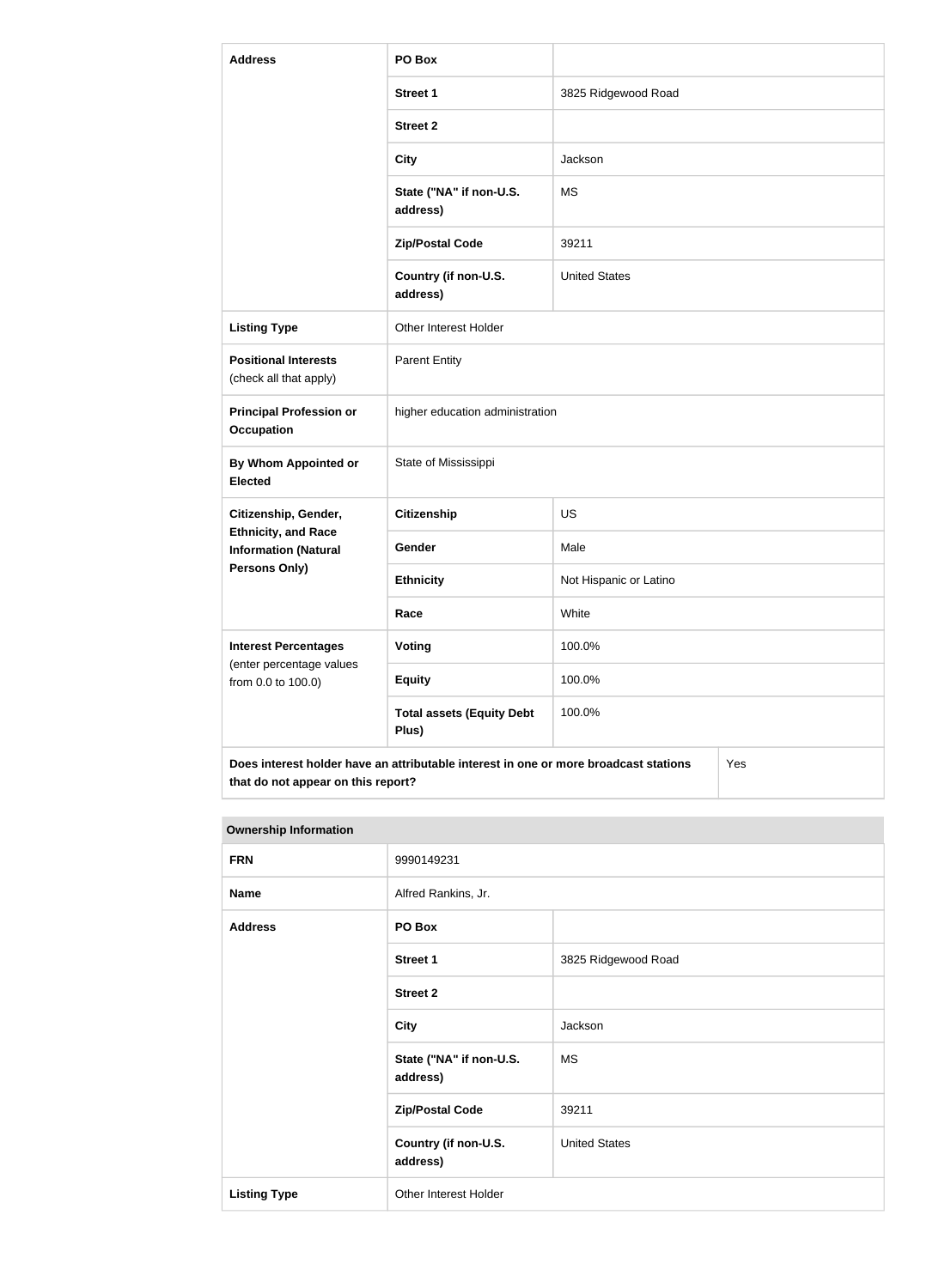| <b>Positional Interests</b><br>(check all that apply)                                       | Member of Governing Board (or other governing entity)                  |                                  |  |  |
|---------------------------------------------------------------------------------------------|------------------------------------------------------------------------|----------------------------------|--|--|
| <b>Principal Profession or</b><br><b>Occupation</b>                                         | Education                                                              |                                  |  |  |
| By Whom Appointed or<br><b>Elected</b>                                                      | Mississippi Board of Trustees of State Institutions of Higher Learning |                                  |  |  |
| Citizenship, Gender,                                                                        | <b>Citizenship</b>                                                     | <b>US</b>                        |  |  |
| <b>Ethnicity, and Race</b><br><b>Information (Natural</b>                                   | Gender                                                                 | Male                             |  |  |
| <b>Persons Only)</b>                                                                        | <b>Ethnicity</b>                                                       | Not Hispanic or Latino           |  |  |
|                                                                                             | Race                                                                   | <b>Black or African American</b> |  |  |
| <b>Interest Percentages</b>                                                                 | Voting                                                                 | 0.0%                             |  |  |
| (enter percentage values<br>from 0.0 to 100.0)                                              | <b>Equity</b>                                                          | 0.0%                             |  |  |
|                                                                                             | <b>Total assets (Equity Debt</b><br>Plus)                              | 0.0%                             |  |  |
| Does interest holder have an attributable interest in one or more broadcast stations<br>No. |                                                                        |                                  |  |  |

**Does interest holder have an attributable interest in one or more broadcast stations that do not appear on this report?**

## **Ownership Information**

| <b>FRN</b>                                                                        | 9990149232                                            |                        |
|-----------------------------------------------------------------------------------|-------------------------------------------------------|------------------------|
| <b>Name</b>                                                                       | Tom Duff                                              |                        |
| <b>Address</b>                                                                    | PO Box                                                |                        |
|                                                                                   | Street 1                                              | 3825 Ridgewood Road    |
|                                                                                   | <b>Street 2</b>                                       |                        |
|                                                                                   | <b>City</b>                                           | Jackson                |
|                                                                                   | State ("NA" if non-U.S.<br>address)                   | <b>MS</b>              |
|                                                                                   | <b>Zip/Postal Code</b>                                | 39211                  |
|                                                                                   | Country (if non-U.S.<br>address)                      | <b>United States</b>   |
| <b>Listing Type</b>                                                               | Other Interest Holder                                 |                        |
| <b>Positional Interests</b><br>(check all that apply)                             | Member of Governing Board (or other governing entity) |                        |
| <b>Principal Profession or</b><br>Occupation                                      | finance                                               |                        |
| By Whom Appointed or<br><b>Elected</b>                                            | Phil Bryant                                           |                        |
| Citizenship, Gender,                                                              | <b>Citizenship</b>                                    | US                     |
| <b>Ethnicity, and Race</b><br><b>Information (Natural</b><br><b>Persons Only)</b> | Gender                                                | Male                   |
|                                                                                   | <b>Ethnicity</b>                                      | Not Hispanic or Latino |
|                                                                                   | Race                                                  | White                  |
| <b>Interest Percentages</b>                                                       | <b>Voting</b>                                         | 0.0%                   |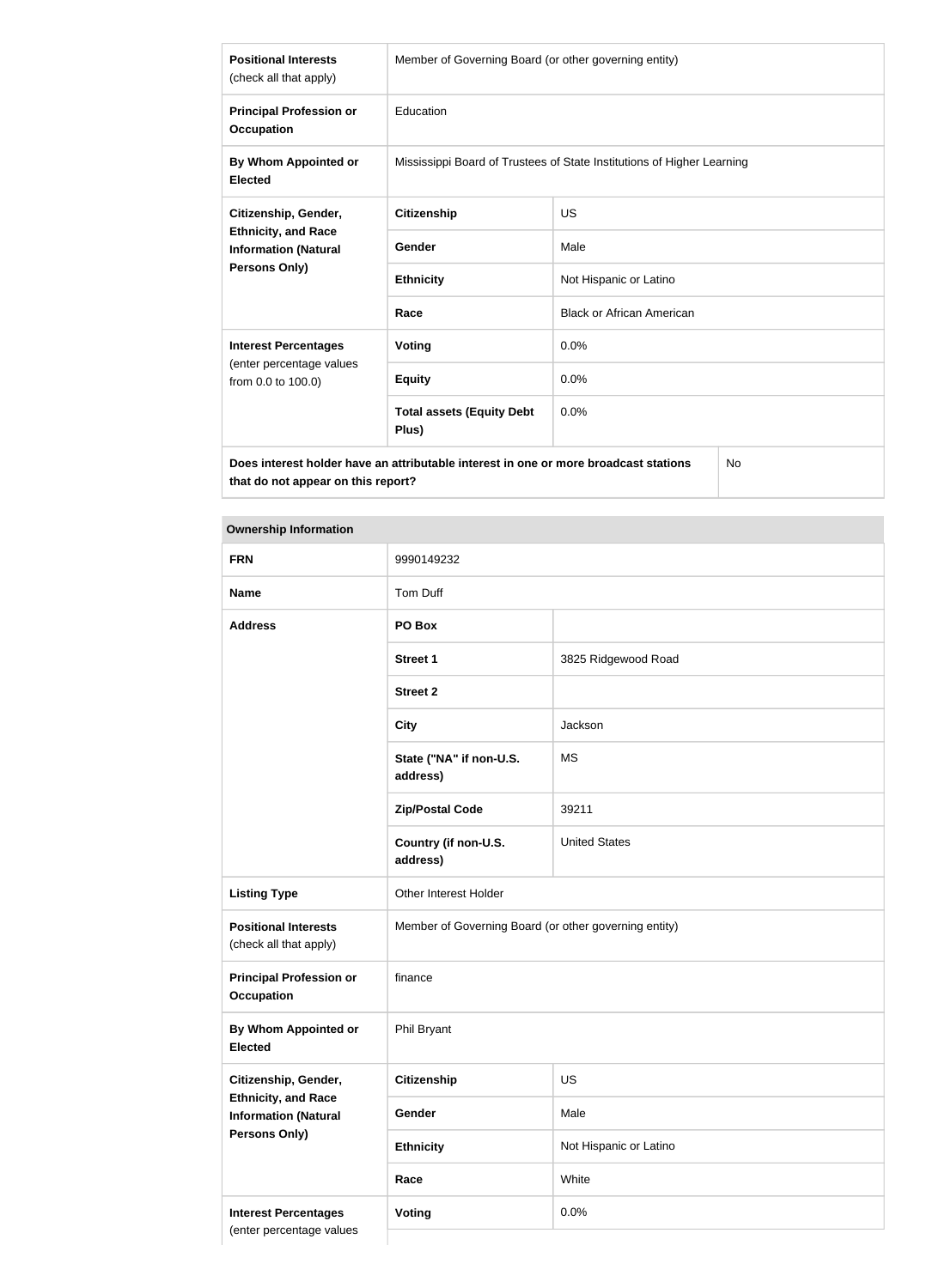| from 0.0 to 100.0) | <b>Equity</b>                                                                        | $0.0\%$ |    |
|--------------------|--------------------------------------------------------------------------------------|---------|----|
|                    | <b>Total assets (Equity Debt</b><br>Plus)                                            | $0.0\%$ |    |
|                    | Does interest holder have an attributable interest in one or more broadcast stations |         | No |

**that do not appear on this report?**

**that do not appear on this report?**

# **Ownership Information FRN** 9990149233 **Name Ormella Cummings Address PO Box** Street 1 3825 Ridgewood Road **Street 2 City** Jackson **State ("NA" if non-U.S. address)** MS **Zip/Postal Code** 39211 **Country (if non-U.S. address)** United States Listing Type **CE** Other Interest Holder **Positional Interests** (check all that apply) Member of Governing Board (or other governing entity) **Principal Profession or Occupation** public health **By Whom Appointed or Elected** Tate Reeves **Citizenship, Gender, Ethnicity, and Race Information (Natural Persons Only) Citizenship** US Gender **Female Ethnicity** Not Hispanic or Latino **Race Black or African American Interest Percentages** (enter percentage values from 0.0 to 100.0) **Voting** 0.0% **Equity** 0.0% **Total assets (Equity Debt Plus)** 0.0% **Does interest holder have an attributable interest in one or more broadcast stations**  No

| <b>Ownership Information</b> |                   |                     |  |
|------------------------------|-------------------|---------------------|--|
| <b>FRN</b>                   | 9990149234        |                     |  |
| <b>Name</b>                  | Steven Cunningham |                     |  |
| <b>Address</b>               | PO Box            |                     |  |
|                              | <b>Street 1</b>   | 3825 Ridgewood Road |  |
|                              |                   |                     |  |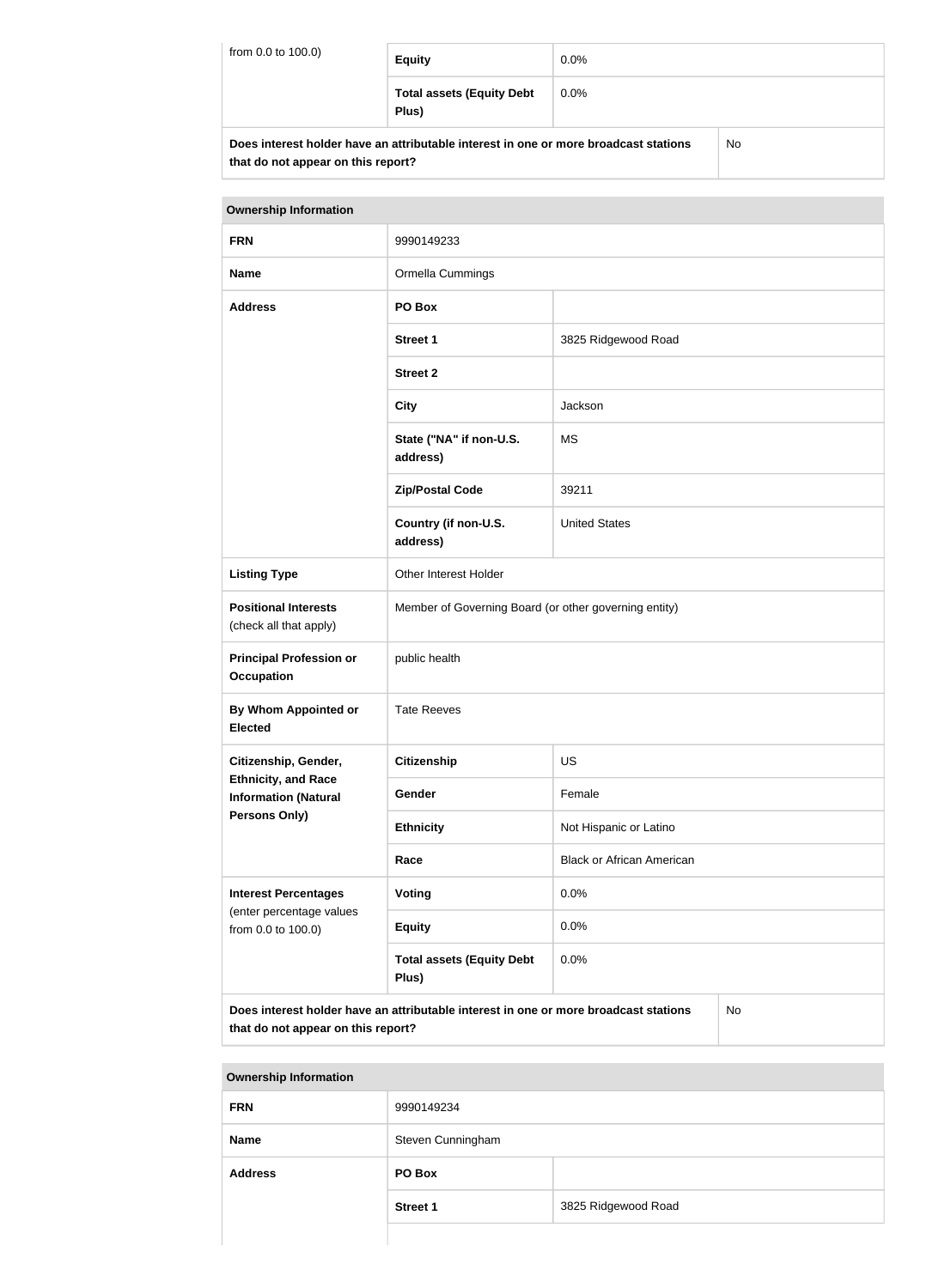|                                                           | <b>Street 2</b>                                                                      |                                  |    |
|-----------------------------------------------------------|--------------------------------------------------------------------------------------|----------------------------------|----|
|                                                           | <b>City</b>                                                                          | Jackson                          |    |
|                                                           | State ("NA" if non-U.S.<br>address)                                                  | <b>MS</b>                        |    |
|                                                           | <b>Zip/Postal Code</b>                                                               | 39211                            |    |
|                                                           | Country (if non-U.S.<br>address)                                                     | <b>United States</b>             |    |
| <b>Listing Type</b>                                       | Other Interest Holder                                                                |                                  |    |
| <b>Positional Interests</b><br>(check all that apply)     | Member of Governing Board (or other governing entity)                                |                                  |    |
| <b>Principal Profession or</b><br><b>Occupation</b>       | radiologist                                                                          |                                  |    |
| By Whom Appointed or<br><b>Elected</b>                    | Phil Bryant                                                                          |                                  |    |
| Citizenship, Gender,                                      | <b>Citizenship</b>                                                                   | <b>US</b>                        |    |
| <b>Ethnicity, and Race</b><br><b>Information (Natural</b> | Gender                                                                               | Male                             |    |
| <b>Persons Only)</b>                                      | <b>Ethnicity</b>                                                                     | Not Hispanic or Latino           |    |
|                                                           | Race                                                                                 | <b>Black or African American</b> |    |
| <b>Interest Percentages</b>                               | Voting                                                                               | 0.0%                             |    |
| (enter percentage values<br>from 0.0 to 100.0)            | <b>Equity</b>                                                                        | 0.0%                             |    |
|                                                           | <b>Total assets (Equity Debt</b><br>Plus)                                            | 0.0%                             |    |
| that do not appear on this report?                        | Does interest holder have an attributable interest in one or more broadcast stations |                                  | No |

#### **Ownership Information**

| <b>FRN</b>                                            | 9990149235                                            |                      |
|-------------------------------------------------------|-------------------------------------------------------|----------------------|
| <b>Name</b>                                           | <b>Teresa Hubbard</b>                                 |                      |
| <b>Address</b>                                        | PO Box                                                |                      |
|                                                       | <b>Street 1</b>                                       | 3825 Ridgewood Road  |
|                                                       | <b>Street 2</b>                                       |                      |
|                                                       | <b>City</b>                                           | Jackson              |
|                                                       | State ("NA" if non-U.S.<br>address)                   | <b>MS</b>            |
|                                                       | <b>Zip/Postal Code</b>                                | 39211                |
|                                                       | Country (if non-U.S.<br>address)                      | <b>United States</b> |
| <b>Listing Type</b>                                   | <b>Other Interest Holder</b>                          |                      |
| <b>Positional Interests</b><br>(check all that apply) | Member of Governing Board (or other governing entity) |                      |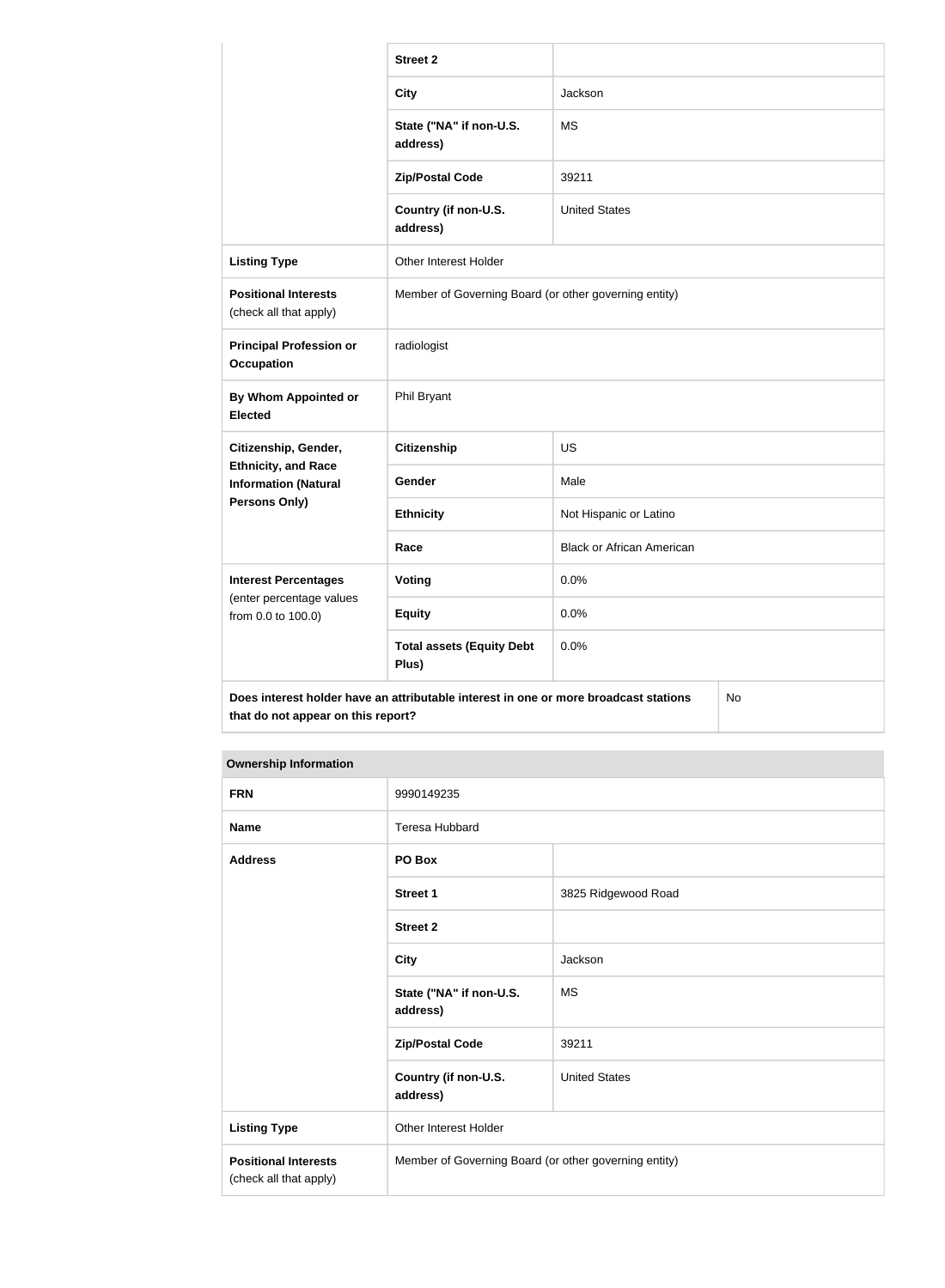| <b>Principal Profession or</b><br><b>Occupation</b>                                                | President and CEO of CITE Armored         |                        |
|----------------------------------------------------------------------------------------------------|-------------------------------------------|------------------------|
| By Whom Appointed or<br><b>Elected</b>                                                             | <b>Tate Reeves</b>                        |                        |
| Citizenship, Gender,<br><b>Ethnicity, and Race</b><br><b>Information (Natural</b><br>Persons Only) | <b>Citizenship</b>                        | <b>US</b>              |
|                                                                                                    | Gender                                    | Female                 |
|                                                                                                    | <b>Ethnicity</b>                          | Not Hispanic or Latino |
|                                                                                                    | Race                                      | White                  |
| <b>Interest Percentages</b><br>(enter percentage values<br>from 0.0 to 100.0)                      | <b>Voting</b>                             | 0.0%                   |
|                                                                                                    | <b>Equity</b>                             | 0.0%                   |
|                                                                                                    | <b>Total assets (Equity Debt</b><br>Plus) | 0.0%                   |
| No<br>Does interest holder have an attributable interest in one or more broadcast stations         |                                           |                        |

**Ownership Information**

| <b>FRN</b>                                                | 9990149236                                            |                        |
|-----------------------------------------------------------|-------------------------------------------------------|------------------------|
| <b>Name</b>                                               | Jeanne Luckey                                         |                        |
| <b>Address</b>                                            | PO Box                                                |                        |
|                                                           | <b>Street 1</b>                                       | 3825 Ridgewood Road    |
|                                                           | <b>Street 2</b>                                       |                        |
|                                                           | <b>City</b>                                           | Jackson                |
|                                                           | State ("NA" if non-U.S.<br>address)                   | <b>MS</b>              |
|                                                           | <b>Zip/Postal Code</b>                                | 39211                  |
|                                                           | Country (if non-U.S.<br>address)                      | <b>United States</b>   |
| <b>Listing Type</b>                                       | Other Interest Holder                                 |                        |
| <b>Positional Interests</b><br>(check all that apply)     | Member of Governing Board (or other governing entity) |                        |
| <b>Principal Profession or</b><br><b>Occupation</b>       | real estate                                           |                        |
| <b>By Whom Appointed or</b><br><b>Elected</b>             | Phil Bryant                                           |                        |
| Citizenship, Gender,                                      | <b>Citizenship</b>                                    | US                     |
| <b>Ethnicity, and Race</b><br><b>Information (Natural</b> | Gender                                                | Female                 |
| Persons Only)                                             | <b>Ethnicity</b>                                      | Not Hispanic or Latino |
|                                                           | Race                                                  | White                  |
| <b>Interest Percentages</b>                               | <b>Voting</b>                                         | 0.0%                   |
| (enter percentage values<br>from 0.0 to 100.0)            | <b>Equity</b>                                         | 0.0%                   |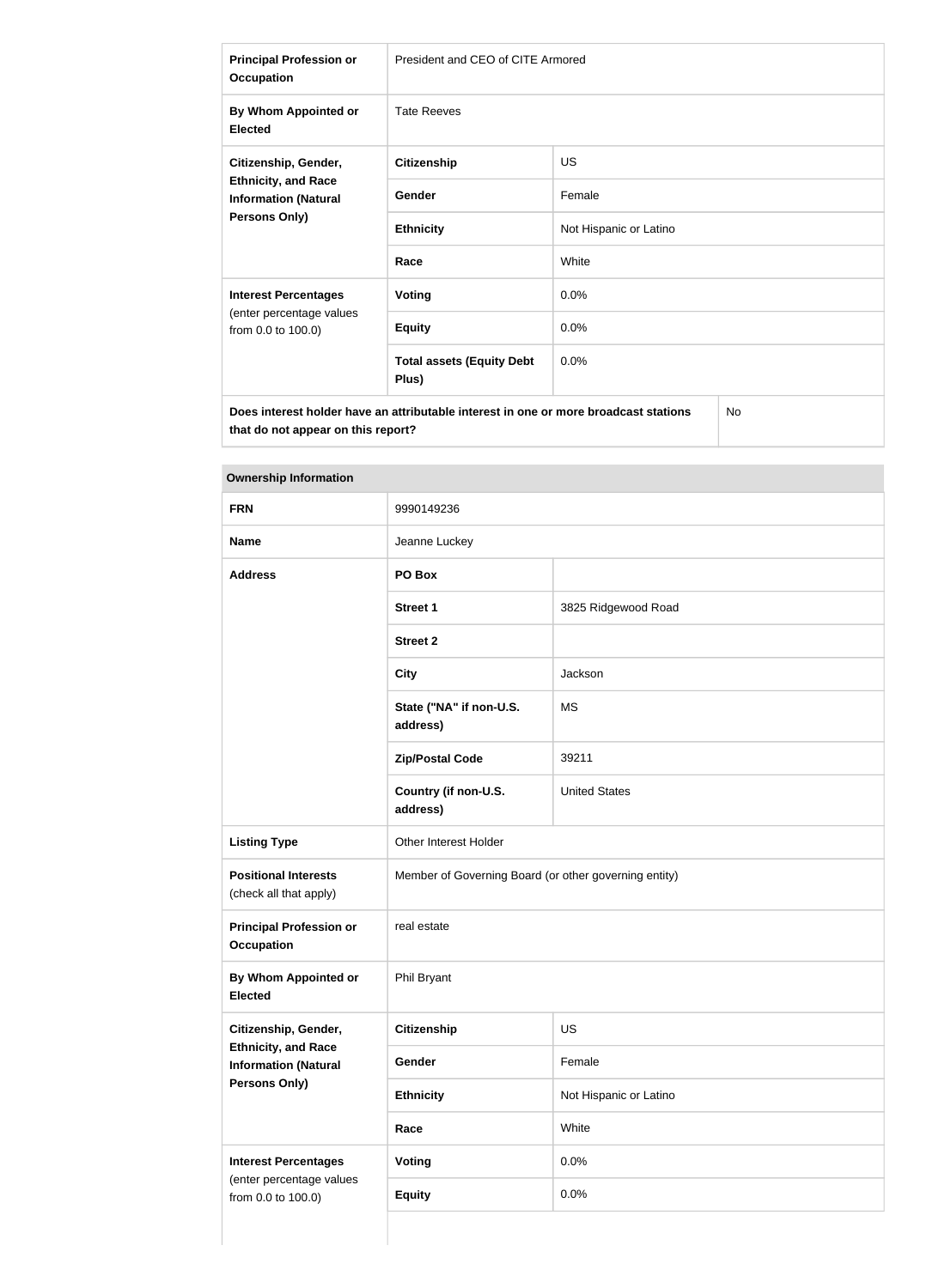|                                                                                      | <b>Total assets (Equity Debt</b><br>Plus) | $0.0\%$ |  |
|--------------------------------------------------------------------------------------|-------------------------------------------|---------|--|
| Does interest holder have an attributable interest in one or more broadcast stations |                                           | No      |  |

| <b>Ownership Information</b>                              |                                                                                      |                        |    |
|-----------------------------------------------------------|--------------------------------------------------------------------------------------|------------------------|----|
| <b>FRN</b>                                                | 9990149237                                                                           |                        |    |
| <b>Name</b>                                               | <b>Bruce Martin</b>                                                                  |                        |    |
| <b>Address</b>                                            | PO Box                                                                               |                        |    |
|                                                           | <b>Street 1</b>                                                                      | 3825 Ridgewood Road    |    |
|                                                           | <b>Street 2</b>                                                                      |                        |    |
|                                                           | <b>City</b>                                                                          | Jackson                |    |
|                                                           | State ("NA" if non-U.S.<br>address)                                                  | <b>MS</b>              |    |
|                                                           | <b>Zip/Postal Code</b>                                                               | 39211                  |    |
|                                                           | Country (if non-U.S.<br>address)                                                     | <b>United States</b>   |    |
| <b>Listing Type</b>                                       | Other Interest Holder                                                                |                        |    |
| <b>Positional Interests</b><br>(check all that apply)     | Member of Governing Board (or other governing entity)                                |                        |    |
| <b>Principal Profession or</b><br>Occupation              | insurance                                                                            |                        |    |
| By Whom Appointed or<br><b>Elected</b>                    | Phil Bryant                                                                          |                        |    |
| Citizenship, Gender,                                      | <b>Citizenship</b>                                                                   | <b>US</b>              |    |
| <b>Ethnicity, and Race</b><br><b>Information (Natural</b> | Gender                                                                               | Male                   |    |
| <b>Persons Only)</b>                                      | <b>Ethnicity</b>                                                                     | Not Hispanic or Latino |    |
|                                                           | Race                                                                                 | White                  |    |
| <b>Interest Percentages</b>                               | Voting                                                                               | 0.0%                   |    |
| (enter percentage values<br>from 0.0 to 100.0)            | <b>Equity</b>                                                                        | 0.0%                   |    |
|                                                           | <b>Total assets (Equity Debt</b><br>Plus)                                            | 0.0%                   |    |
| that do not appear on this report?                        | Does interest holder have an attributable interest in one or more broadcast stations |                        | No |

| <b>Ownership Information</b> |                      |                     |
|------------------------------|----------------------|---------------------|
| <b>FRN</b>                   | 9990149238           |                     |
| <b>Name</b>                  | <b>Alfred McNair</b> |                     |
| <b>Address</b>               | PO Box               |                     |
|                              | <b>Street 1</b>      | 3825 Ridgewood Road |
|                              | <b>Street 2</b>      |                     |
|                              |                      |                     |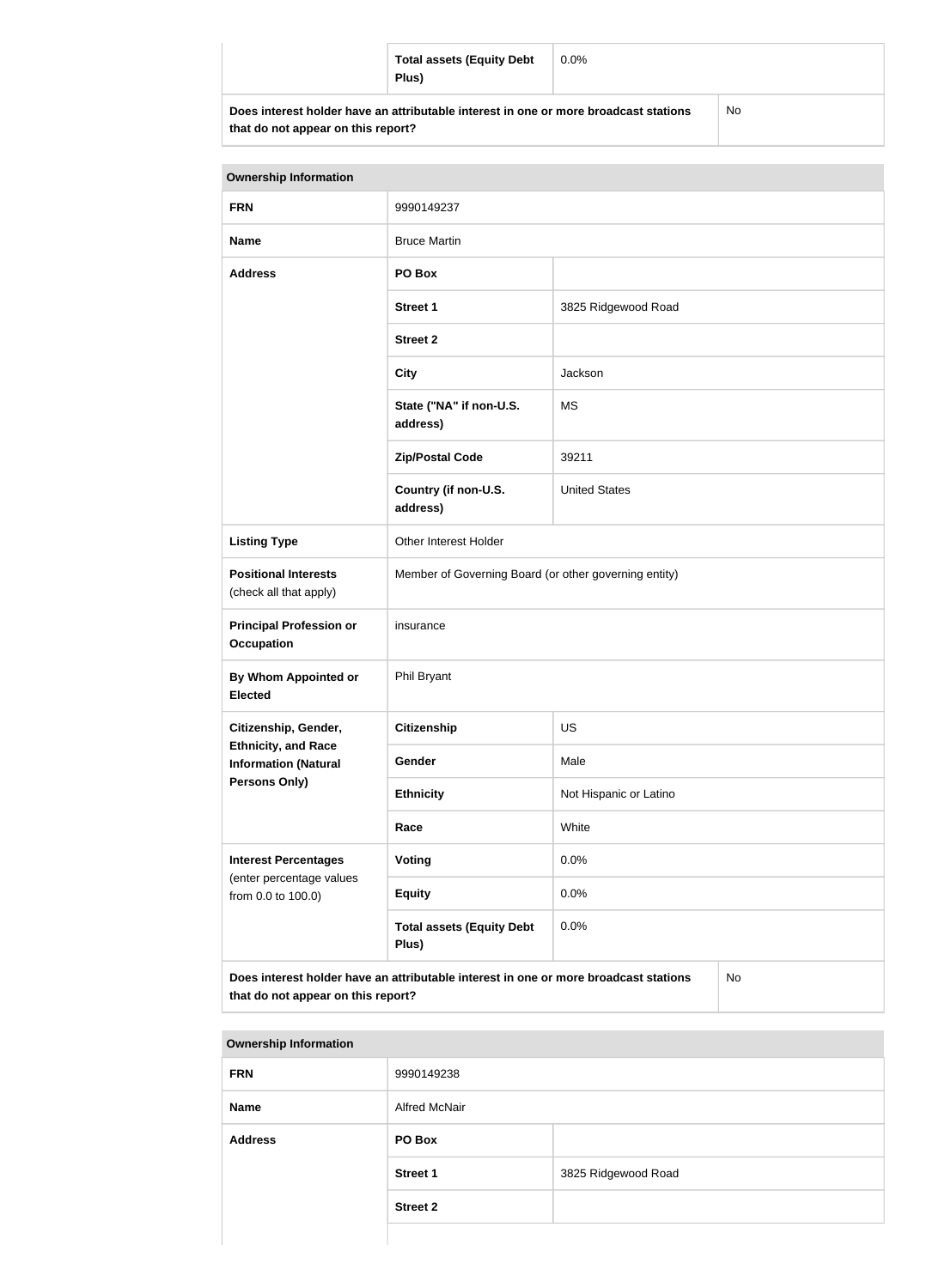|                                                                                   | <b>City</b>                                                                          | Jackson                          |  |
|-----------------------------------------------------------------------------------|--------------------------------------------------------------------------------------|----------------------------------|--|
|                                                                                   | State ("NA" if non-U.S.<br>address)                                                  | <b>MS</b>                        |  |
|                                                                                   | <b>Zip/Postal Code</b>                                                               | 39211                            |  |
|                                                                                   | Country (if non-U.S.<br>address)                                                     | <b>United States</b>             |  |
| <b>Listing Type</b>                                                               | Other Interest Holder                                                                |                                  |  |
| <b>Positional Interests</b><br>(check all that apply)                             | Member of Governing Board (or other governing entity)                                |                                  |  |
| <b>Principal Profession or</b><br><b>Occupation</b>                               | medicine                                                                             |                                  |  |
| <b>By Whom Appointed or</b><br><b>Elected</b>                                     | Phil Bryant                                                                          |                                  |  |
| Citizenship, Gender,<br><b>Ethnicity, and Race</b><br><b>Information (Natural</b> | <b>Citizenship</b>                                                                   | <b>US</b>                        |  |
|                                                                                   | Gender                                                                               | Male                             |  |
| Persons Only)                                                                     | <b>Ethnicity</b>                                                                     | Not Hispanic or Latino           |  |
|                                                                                   | Race                                                                                 | <b>Black or African American</b> |  |
| <b>Interest Percentages</b>                                                       | <b>Voting</b>                                                                        | 0.0%                             |  |
| (enter percentage values<br>from 0.0 to 100.0)                                    | <b>Equity</b>                                                                        | 0.0%                             |  |
|                                                                                   | <b>Total assets (Equity Debt</b><br>Plus)                                            | 0.0%                             |  |
| that do not appear on this report?                                                | Does interest holder have an attributable interest in one or more broadcast stations | No                               |  |

| <b>Ownership Information</b>                          |                                                       |                      |
|-------------------------------------------------------|-------------------------------------------------------|----------------------|
| <b>FRN</b>                                            | 9990149239                                            |                      |
| <b>Name</b>                                           | Chip Morgan                                           |                      |
| <b>Address</b>                                        | PO Box                                                |                      |
|                                                       | <b>Street 1</b>                                       | 3825 Ridgewood Road  |
|                                                       | <b>Street 2</b>                                       |                      |
|                                                       | <b>City</b>                                           | Jackson              |
|                                                       | State ("NA" if non-U.S.<br>address)                   | <b>MS</b>            |
|                                                       | <b>Zip/Postal Code</b>                                | 39211                |
|                                                       | Country (if non-U.S.<br>address)                      | <b>United States</b> |
| <b>Listing Type</b>                                   | Other Interest Holder                                 |                      |
| <b>Positional Interests</b><br>(check all that apply) | Member of Governing Board (or other governing entity) |                      |
| <b>Principal Profession or</b><br><b>Occupation</b>   | government                                            |                      |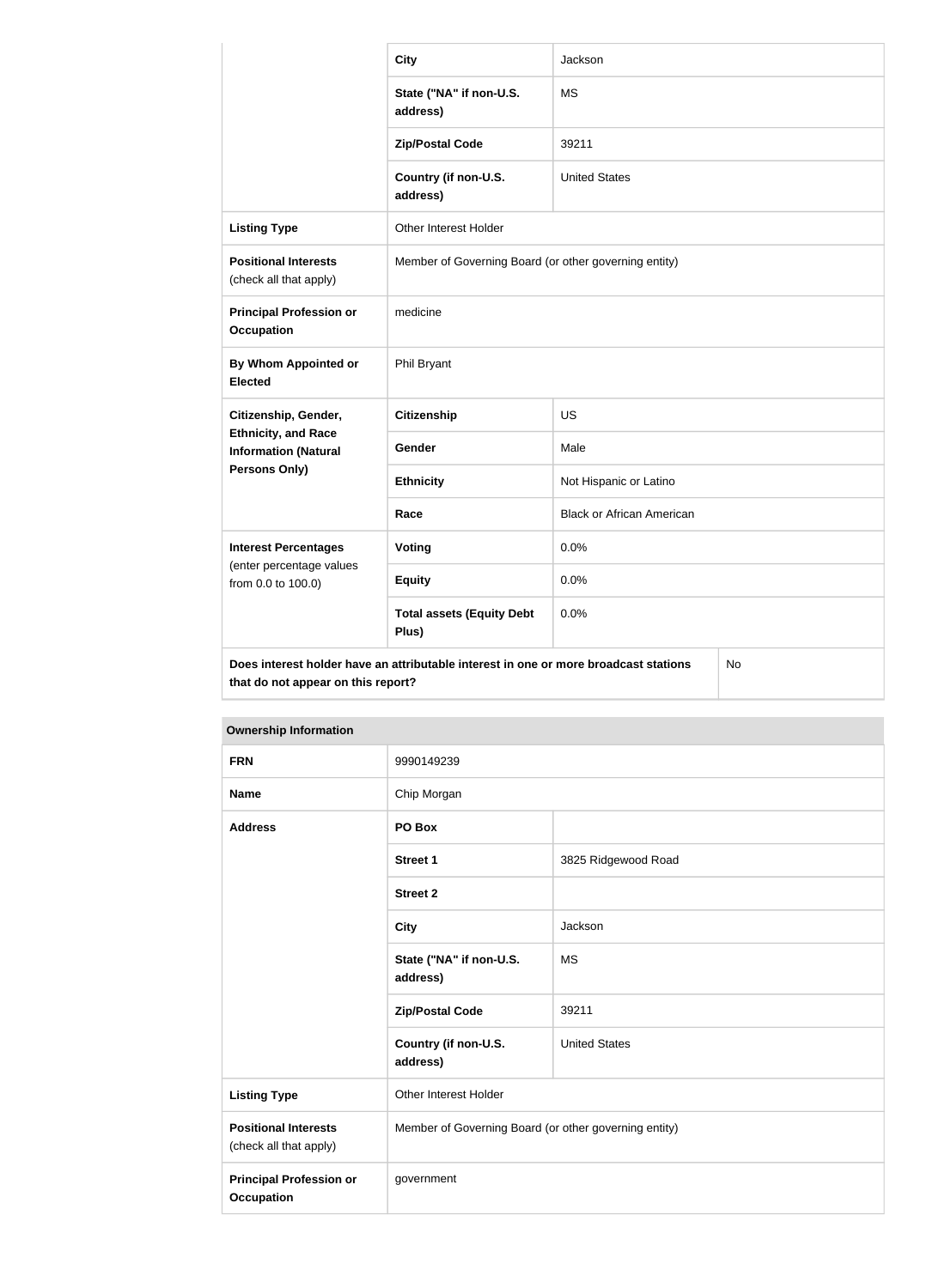| By Whom Appointed or<br><b>Elected</b>                                                             | Phil Bryant                               |                        |  |
|----------------------------------------------------------------------------------------------------|-------------------------------------------|------------------------|--|
| Citizenship, Gender,<br><b>Ethnicity, and Race</b><br><b>Information (Natural</b><br>Persons Only) | <b>Citizenship</b>                        | <b>US</b>              |  |
|                                                                                                    | Gender                                    | Male                   |  |
|                                                                                                    | <b>Ethnicity</b>                          | Not Hispanic or Latino |  |
|                                                                                                    | Race                                      | White                  |  |
| <b>Interest Percentages</b><br>(enter percentage values<br>from 0.0 to 100.0)                      | Voting                                    | $0.0\%$                |  |
|                                                                                                    | <b>Equity</b>                             | 0.0%                   |  |
|                                                                                                    | <b>Total assets (Equity Debt</b><br>Plus) | $0.0\%$                |  |
| Does interest holder have an attributable interest in one or more broadcast stations<br><b>No</b>  |                                           |                        |  |

| <b>Ownership Information</b>                                                                       |                                                       |                        |
|----------------------------------------------------------------------------------------------------|-------------------------------------------------------|------------------------|
| <b>FRN</b>                                                                                         | 9990149240                                            |                        |
| <b>Name</b>                                                                                        | Gee Ogletree                                          |                        |
| <b>Address</b>                                                                                     | PO Box                                                |                        |
|                                                                                                    | Street 1                                              | 3825 Ridgewood Road    |
|                                                                                                    | <b>Street 2</b>                                       |                        |
|                                                                                                    | <b>City</b>                                           | Jackson                |
|                                                                                                    | State ("NA" if non-U.S.<br>address)                   | <b>MS</b>              |
|                                                                                                    | <b>Zip/Postal Code</b>                                | 39211                  |
|                                                                                                    | Country (if non-U.S.<br>address)                      | <b>United States</b>   |
| <b>Listing Type</b>                                                                                | Other Interest Holder                                 |                        |
| <b>Positional Interests</b><br>(check all that apply)                                              | Member of Governing Board (or other governing entity) |                        |
| <b>Principal Profession or</b><br><b>Occupation</b>                                                | lawyer                                                |                        |
| By Whom Appointed or<br><b>Elected</b>                                                             | Phil Bryant                                           |                        |
| Citizenship, Gender,<br><b>Ethnicity, and Race</b><br><b>Information (Natural</b><br>Persons Only) | <b>Citizenship</b>                                    | <b>US</b>              |
|                                                                                                    | Gender                                                | Male                   |
|                                                                                                    | <b>Ethnicity</b>                                      | Not Hispanic or Latino |
|                                                                                                    | Race                                                  | White                  |
| <b>Interest Percentages</b><br>(enter percentage values<br>from 0.0 to 100.0)                      | Voting                                                | 0.0%                   |
|                                                                                                    | <b>Equity</b>                                         | 0.0%                   |
|                                                                                                    | <b>Total assets (Equity Debt</b><br>Plus)             | 0.0%                   |

# **The State**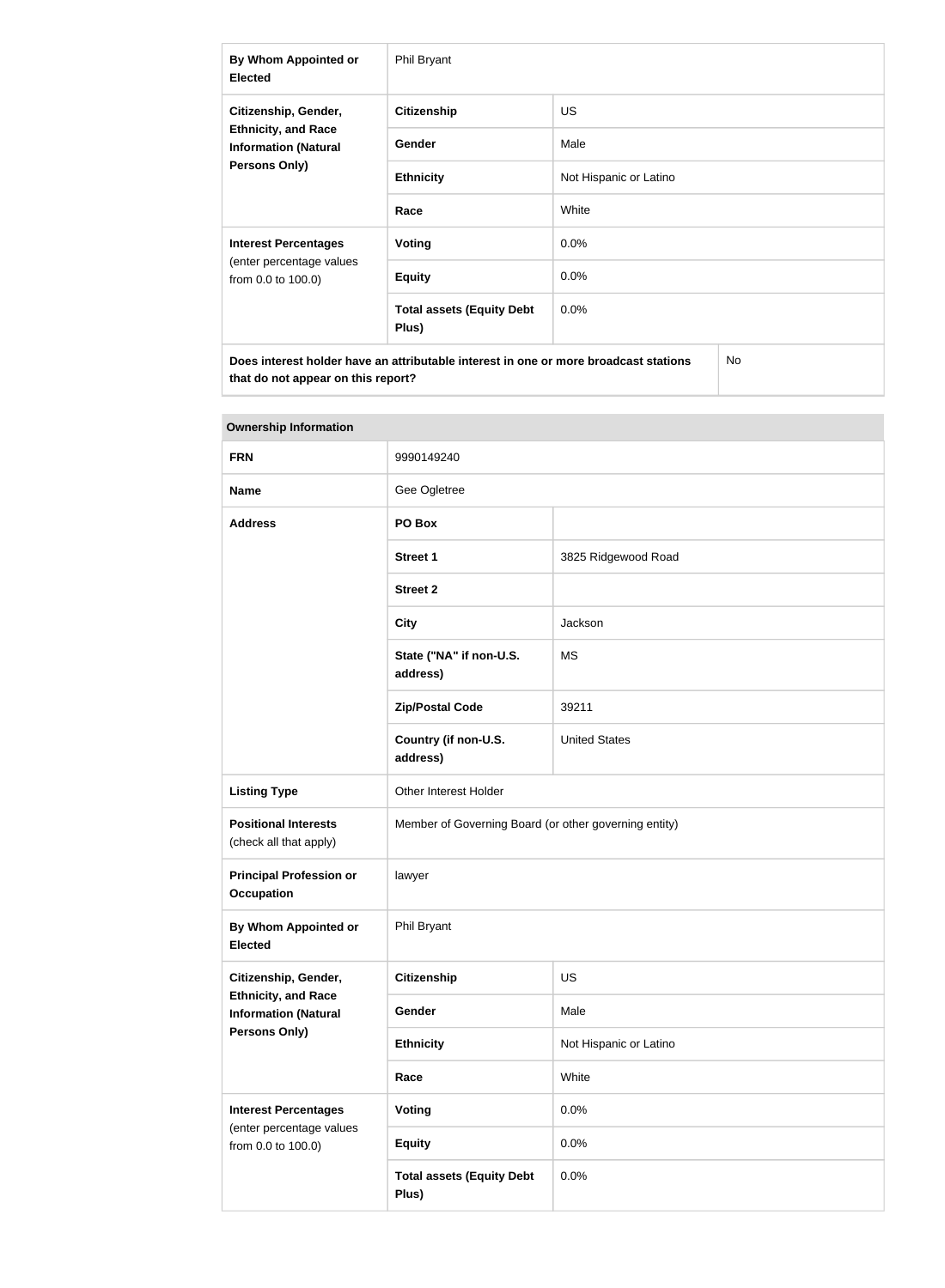**Does interest holder have an attributable interest in one or more broadcast stations that do not appear on this report?**

No

| <b>Ownership Information</b>                                                      |                                                                                      |                        |  |
|-----------------------------------------------------------------------------------|--------------------------------------------------------------------------------------|------------------------|--|
| <b>FRN</b>                                                                        | 9990149241                                                                           |                        |  |
| <b>Name</b>                                                                       | <b>Hal Parker</b>                                                                    |                        |  |
| <b>Address</b>                                                                    | PO Box                                                                               |                        |  |
|                                                                                   | <b>Street 1</b>                                                                      | 3825 Ridgewood Road    |  |
|                                                                                   | <b>Street 2</b>                                                                      |                        |  |
|                                                                                   | <b>City</b>                                                                          | Jackson                |  |
|                                                                                   | State ("NA" if non-U.S.<br>address)                                                  | <b>MS</b>              |  |
|                                                                                   | <b>Zip/Postal Code</b>                                                               | 39211                  |  |
|                                                                                   | Country (if non-U.S.<br>address)                                                     | <b>United States</b>   |  |
| <b>Listing Type</b>                                                               | Other Interest Holder                                                                |                        |  |
| <b>Positional Interests</b><br>(check all that apply)                             | Member of Governing Board (or other governing entity)                                |                        |  |
| <b>Principal Profession or</b><br><b>Occupation</b>                               | real estate                                                                          |                        |  |
| By Whom Appointed or<br><b>Elected</b>                                            | <b>Tate Reeves</b>                                                                   |                        |  |
| Citizenship, Gender,                                                              | <b>Citizenship</b>                                                                   | <b>US</b>              |  |
| <b>Ethnicity, and Race</b><br><b>Information (Natural</b><br><b>Persons Only)</b> | Gender                                                                               | Male                   |  |
|                                                                                   | <b>Ethnicity</b>                                                                     | Not Hispanic or Latino |  |
|                                                                                   | Race                                                                                 | White                  |  |
| <b>Interest Percentages</b><br>(enter percentage values<br>from 0.0 to 100.0)     | Voting                                                                               | 0.0%                   |  |
|                                                                                   | <b>Equity</b>                                                                        | 0.0%                   |  |
|                                                                                   | <b>Total assets (Equity Debt</b><br>Plus)                                            | 0.0%                   |  |
| that do not appear on this report?                                                | Does interest holder have an attributable interest in one or more broadcast stations | No                     |  |

#### **Ownership Information**

| <b>FRN</b>     | 9990149242           |                     |
|----------------|----------------------|---------------------|
| <b>Name</b>    | <b>Gregory Rader</b> |                     |
| <b>Address</b> | PO Box               |                     |
|                | <b>Street 1</b>      | 3825 Ridgewood Road |
|                | <b>Street 2</b>      |                     |
|                | <b>City</b>          | Jackson             |
|                |                      |                     |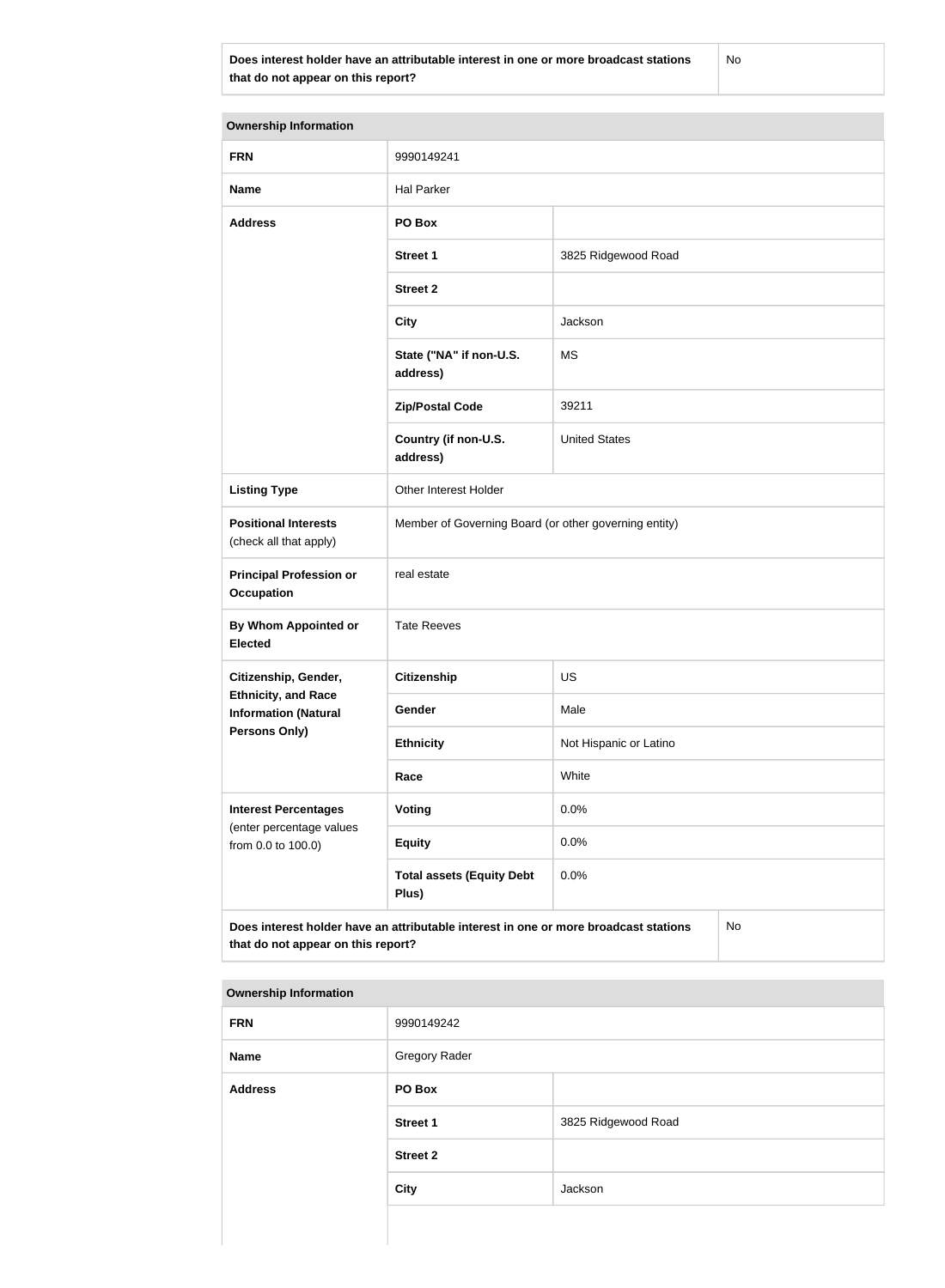|                                                           | State ("NA" if non-U.S.<br>address)                                                              | <b>MS</b>                                                                                       |           |
|-----------------------------------------------------------|--------------------------------------------------------------------------------------------------|-------------------------------------------------------------------------------------------------|-----------|
|                                                           | <b>Zip/Postal Code</b>                                                                           | 39211                                                                                           |           |
|                                                           | Country (if non-U.S.<br>address)                                                                 | <b>United States</b>                                                                            |           |
| <b>Listing Type</b>                                       | Other Interest Holder                                                                            |                                                                                                 |           |
| <b>Positional Interests</b><br>(check all that apply)     | Member of Governing Board (or other governing entity)                                            |                                                                                                 |           |
| <b>Principal Profession or</b><br><b>Occupation</b>       | petrolium engineer                                                                               |                                                                                                 |           |
| By Whom Appointed or<br><b>Elected</b>                    | <b>Tate Reeves</b>                                                                               |                                                                                                 |           |
| Citizenship, Gender,                                      | <b>Citizenship</b>                                                                               | <b>US</b>                                                                                       |           |
| <b>Ethnicity, and Race</b><br><b>Information (Natural</b> | Gender                                                                                           | Male                                                                                            |           |
| Persons Only)                                             | <b>Ethnicity</b>                                                                                 | Not Hispanic or Latino                                                                          |           |
|                                                           | Race                                                                                             | White                                                                                           |           |
| <b>Interest Percentages</b>                               | Voting                                                                                           | 0.0%                                                                                            |           |
| (enter percentage values<br>from 0.0 to 100.0)            | <b>Equity</b>                                                                                    | 0.0%                                                                                            |           |
|                                                           | <b>Total assets (Equity Debt</b><br>Plus)                                                        | 0.0%                                                                                            |           |
| that do not appear on this report?                        | Does interest holder have an attributable interest in one or more broadcast stations             |                                                                                                 | No        |
|                                                           | (b) Respondent certifies that any interests, including equity, financial, or voting              |                                                                                                 | Yes       |
| If "No," submit as an exhibit an explanation.             | interests, not reported in this filing are non-attributable.                                     |                                                                                                 |           |
|                                                           |                                                                                                  |                                                                                                 |           |
| duties wholly unrelated to the Licensee(s)?               | (c) Is Respondent seeking an attribution exemption for any officer or director with              |                                                                                                 | <b>No</b> |
|                                                           | If "Yes," complete the information in the required fields and submit an Exhibit fully describing | that individual's duties and responsibilities, and explaining why that individual should not be |           |

textual Exhibit in lieu of a flowchart or similar document. Licensees without parent entities should so indicate in a textual Exhibit.

**Non-Licensee Respondents should select "N/A" in response to this question.**

WUSM is operated by the University of Southern Mississippi. The University is operated by Mississippi Public Universities.

# **Section III - Certification**

**3. Organizational Chart (Licensees** 

**Only)**